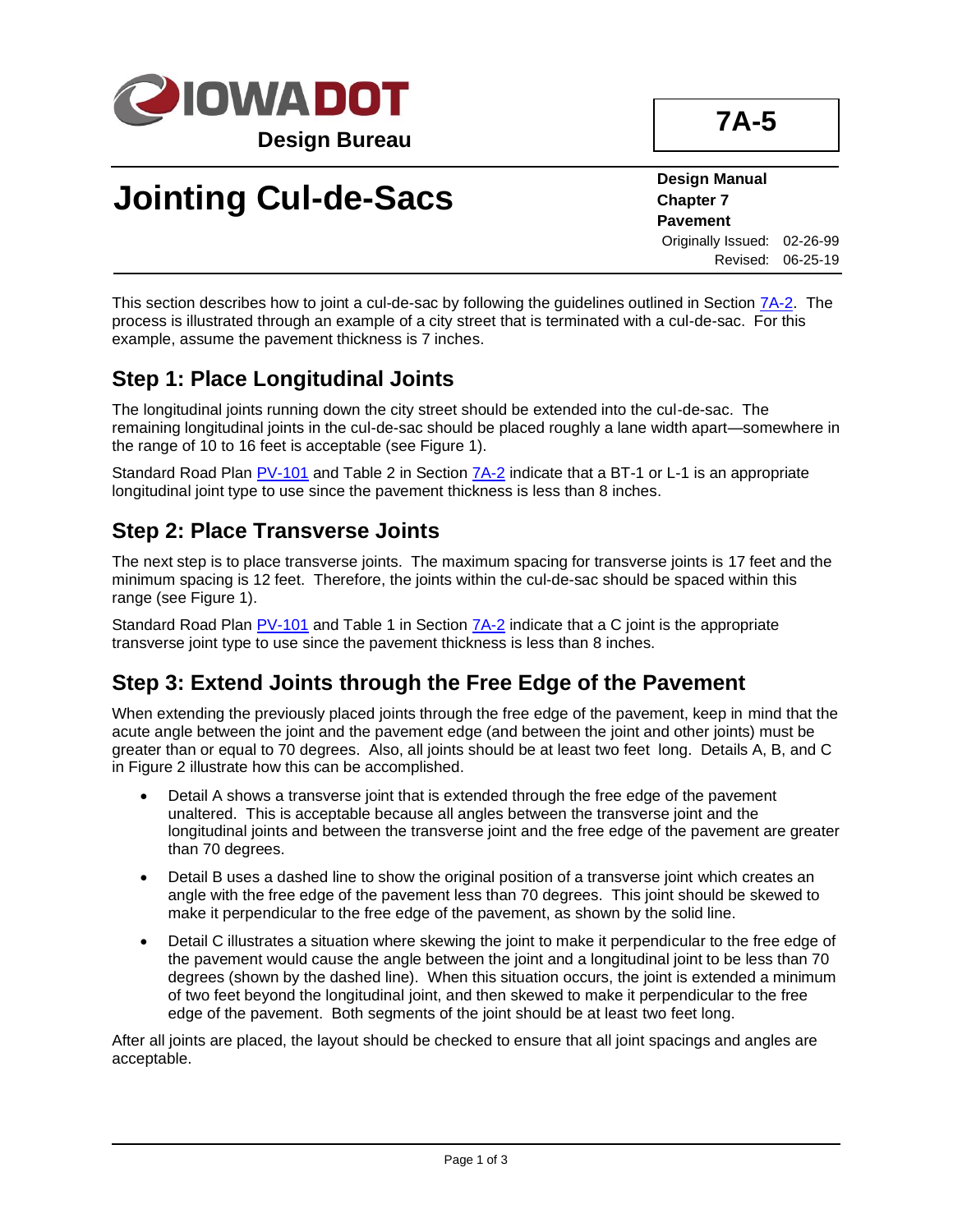#### **Step 4: Label Joints**

The completed jointing layout for the cul-de-sac is shown in Figure 2. As stated on Standard Road Plan [PV-101,](../SRP/IndividualStandards/pv101.pdf) the L-1 and BT-1 joints may be used interchangeably, at the contractor's discretion, depending on the paving sequence. Therefore, the designer may identify the longitudinal joints as either L-1 or BT-1 on the jointing layout.

Because the majority of the joints are either C joints or BT-1 or L-1 joints, not every joint on the jointing layout needs to be identified. A note on the plan describing the transverse joints as C and longitudinal joints as L-1 or BT-1 except as noted otherwise is sufficient, provided that a few key joints on the diagram are identified. Whenever a series of joints changes to a different type of joint, the joint at the location of the change is identified. Any joint that may be a source of confusion should also be labeled.

Joint lengths are also shown on the jointing layout, normally rounded to the nearest foot. Similar to labeling joint types, not every length needs to be indicated. However, any length that cannot be inferred from the diagram should be labeled.



**Figure 1:** Placement of longitudinal and transverse joints.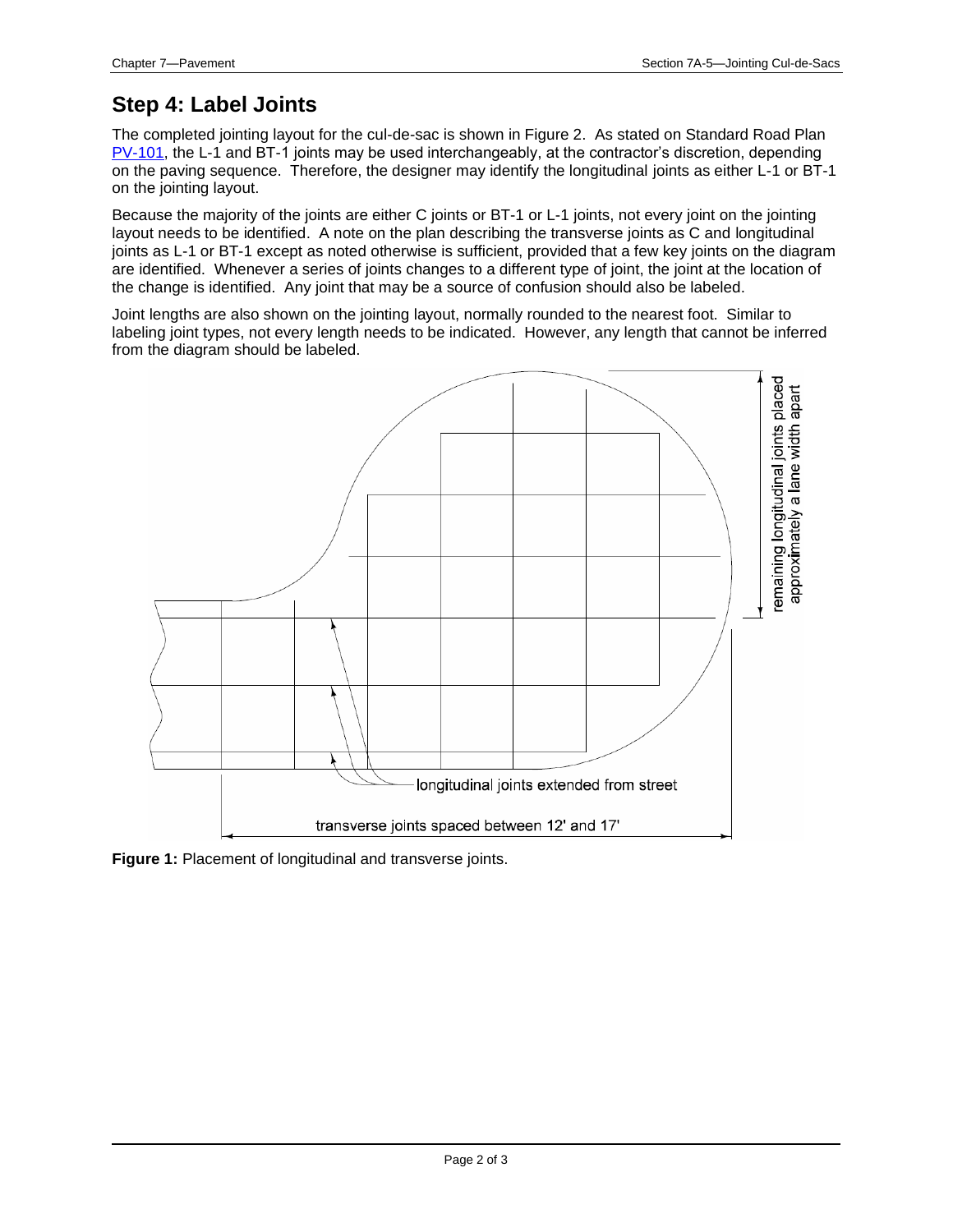

NOTE:

1) All transverse joints will be 'C' unless indicated otherwise.

2) All longitudinal joints will be either 'BT-1' or 'L-1' unless indicated otherwise.

**Figure 2:** Final jointing layout.